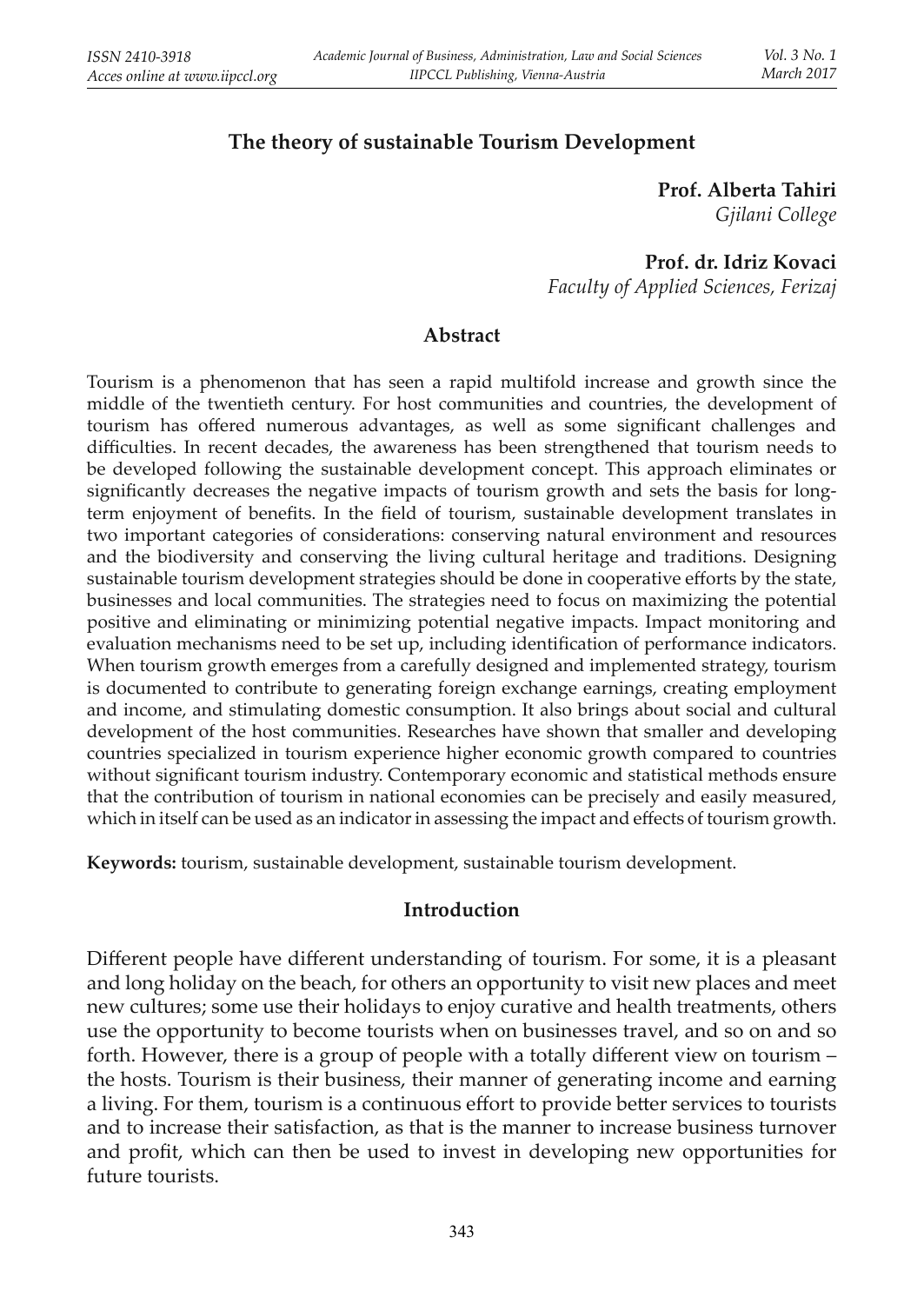Thus, tourism is an ever-growing sector worldwide, which has turned into an important industry with great achievements and successes. In many countries, tourism has become one of the leading, if not the most important, sectors of economy, which is interlinked to other industries and has proven to be able to boost the economic development and the national economy as a whole. One of the issues of paramount importance concerning tourism growth is sustainable development. In recent years, many different studies have been exploring the sustainable development of tourism, examining the implemented strategies, the effects and impact, the needs for further action and lessons learnt, etc. Exchange and learning from the experiences of the many different countries engaged in the efforts to ensure sustainable development of tourism may pave the way for creating functional and effective international, national, or local strategies for sustainable tourism development.

This document explores the theoretical aspects of sustainable tourism development on the basis of various studies and papers of different authors and organizations. It then seeks to present the role of tourism in the overall economic development and introduce a manner of calculation of the impact of tourism on the economy. This is done in an effort to present the importance of sustainable tourism development for the economy and society at large.

## **Sustainable Development of Tourism**

According to the United Nations World Tourism Organization (UNWTO, 2014), the term "tourist" is defined as "a person who travels outside his or her usual residence for a period of less than a year, for any main purpose other than to be employed by a resident entity in the country or place visited"<sup>1</sup>. Tourists' travel purposes, according to this understanding, may include "business, leisure or any other personal purpose". Another important characteristic is that the tourist bears the costs for a wide range of activities that he or she undertakes at the location of visit. In line with these provisions, tourism may be understood as the movement of human beings for the purpose of recreation, entertainment, healing and expansion of cultural knowledge. According to the UNWTO, the key to successful tourism performance is to identify customer needs and reach potential customers with a comprehensive personalized offer and information (Gorica, K & Vela, F., 2007). Tourism is a dynamic and competitive industry that requires the ability to adapt constantly to customers' changing needs and desires, as the customer's satisfaction, safety and enjoyment are particularly in the focus of tourism businesses.

According to Fanell, D. & Butle, R. (2003) tourism calls for a truly interdisciplinary ethical theory to shift attention to the impact of values and interconnection with the natural world. Tourism is the sum of the phenomena and relationships that are created during the travel and stay of a foreigner in a country that is not their permanent residence and where they do not practice any profit activity.

Tourism is the total interactions and phenomena that result from traveling and attitudes of the people, for the residence that region is not their permanent residence

<sup>&</sup>lt;sup>1</sup> "UNWTO technical manual: Collection of Tourism Expenditure Statistics". World Tourism Organization. 1995. p. 10. Retrieved 26 March 2009.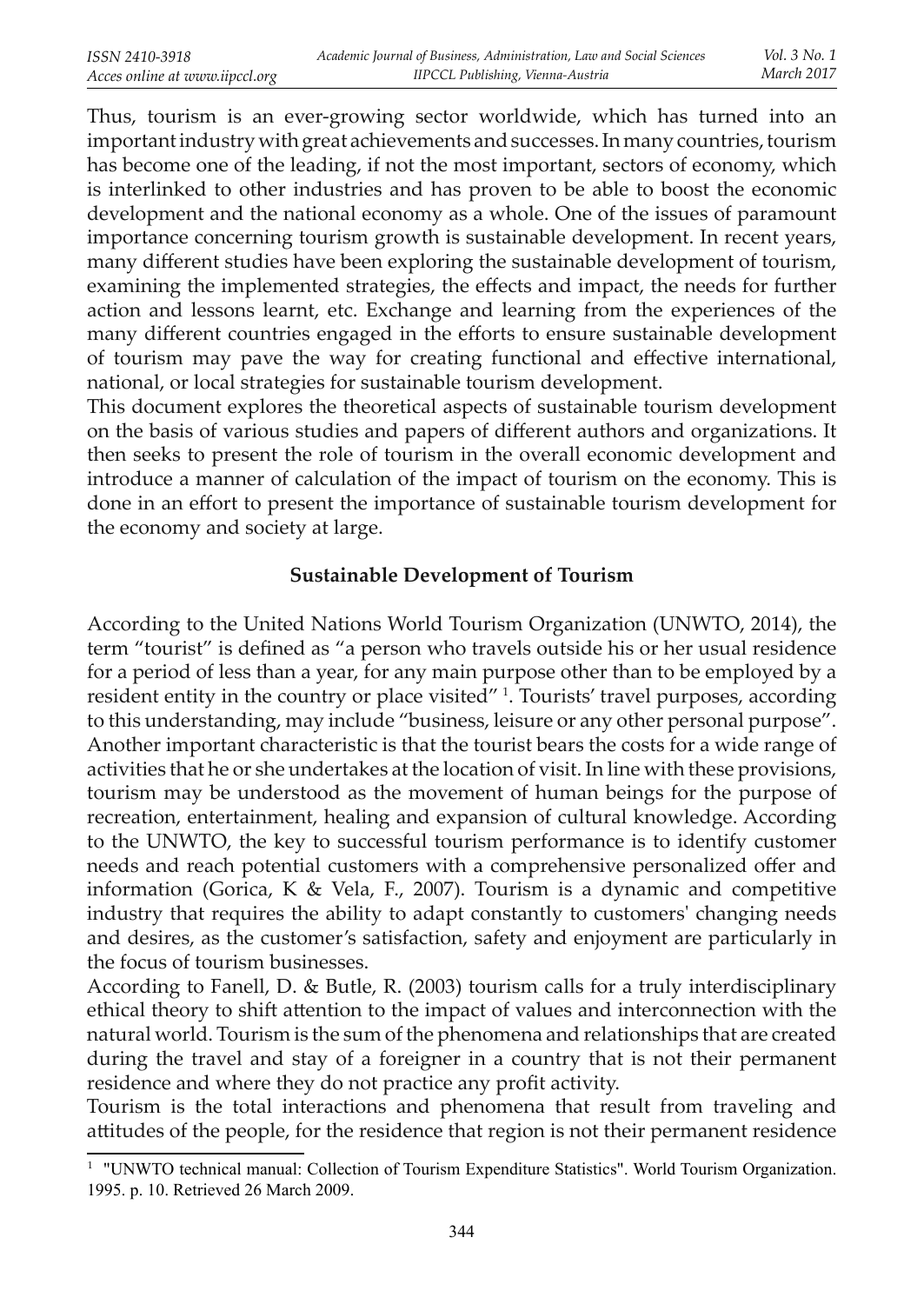and not related to their workplace (Kaspar, C. 1991).

The tourism product is a mixture of interdependent elements, which exist as separate products that complement each other to form a complex product in order to meet tourist needs. Thus the key issue for the state, businesses and local communities at the present stage, is to provide an answer to the challenge of developing relevant tourism products within the framework and approached of sustainable development. Sustainable development became famous worldwide by the publication of Brundtland Report (Our Common Future) in 1987, in which sustainable development is defined as an ability to "meet the needs of the present without compromising the ability of future generations to meet their own needs (Kimura, H. 2011).

The rapid growth of tourism in the course of the  $20<sup>th</sup>$  century raised the awareness of tourism workers and businesses, but also of tourists of the need to ensure sustainable tourism development. In fact, some important tourist resources have suffered consequences from exposure to large number of visitors who overused the available local resources to the extent that the sites lost or heavily damaged some of their important natural and environmental characteristics and landmarks. It was, however, only towards the end of the century, in the early 1990s, that the term "sustainable tourism" emerged. In 1993, the Journal of Sustainable Tourism was inaugurated. Since then, in this rather short period of less than 25 years, the awareness of the importance of sustainable development for tourism has strengthened to the level that sustainable development has been described as the "parental paradigm" of sustainable tourism (Kimura, H. 2011).

 According to Kruk, E., et al. (2007), as sustainability principles refer to the environmental, economic, and sociocultural aspects of tourism development, sustainable tourism should do the following:

- Make optimal use of environmental resources that constitute a key element in tourism development, maintaining essential ecological processes and helping to conserve natural resources and biodiversity;
- Respect the sociocultural authenticity of host communities, conserve their built and living cultural heritage and traditional values, and contribute to intercultural understanding and tolerance.

It is important to stress the importance of the role of the state in tourism development: To help businesses develop, the state creates conditions for businesses, so that ideally businesses and the state develop at the same time. But, according to Peter F. Keller (2014), only companies can actually create wealth, and the state needs to stimulate innovation and accelerate adaptation to structural changes. Companies use state natural resources mainly through the system of licenses, and are obliged to ensure that the natural resources are used in sustainable and non-harmful manner. Such models of cooperation between the state and the business sector are essential in the field of tourism.

The United Nations Environment Program (2014) states that tourism, on one hand, wields tremendously positive economic outcomes: it is one of the world's most significant sources of income and employment. On the other, tourism is a very complex industry involving numerous stakeholders, often with conflicting interests, which requires significant amount of resources. Stretched between these two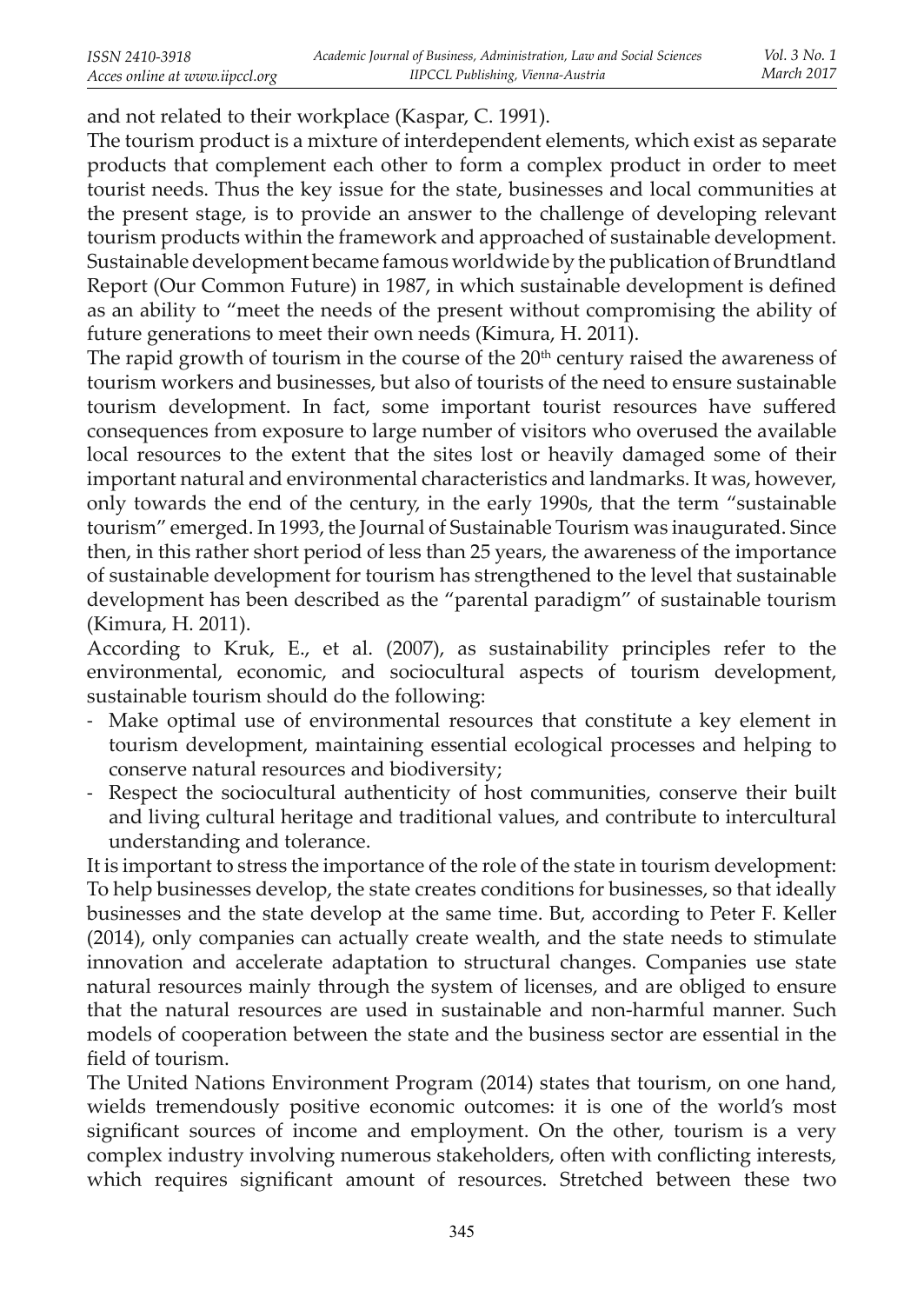opposite characteristics, tourism can lead to opposite categories of effects, depending on the manner how activities are governed and managed: If managed well, tourism can largely contribute to the positive social, cultural, economic, environmental and political development of the destination in question. In such a case, tourism represents a significant development opportunity for many countries and communities worldwide. However, when tourism development is poorly managed or is not managed at all, tourism may lead to damageable and lasting negative impacts. It is the state that needs to play an active role in supporting tourism development and growth, in a responsible and sustainable manner and in cooperation with businesses and local communities.

Thus, tourism development should be implemented in such a way as to ensure: rational use of natural resources and the environment, respect for cultural values, and affirmation of authentic and specific values in certain areas, as well as the spirit and tradition of the country's population.

Finally it can be concluded that sustainable tourism development strategies need to be employed to ensure exploitation of the positive effects of tourism. According to Staniškis, J. Arbačiauskas, V. (2009), sustainable development is increasingly considered to be a driving strategy for development. However, the efforts to achieve sustainable development need to be well documented and verified. Despite the fact that sustainability performance evaluation receives broad attention from international organizations, industrial enterprises and researchers, a lot of unanswered questions remain in this area. It is commonly agreed that the use of performance indicators is the most effective way to evaluate sustainability performance, but design/selection of sustainability performance indicators and their application needs to be further explored at both national and micro levels (i.e. at the level of communities and companies), until a consensus is reached concerning the most effective performance indicator systems and methodologies for their application.

According to Kreag (2001), the goal of developing the tourism industry in a certain community is to maximize specific positive impacts, while at the same time minimizing potential negative impacts. Primarily, when it comes to designing a sustainable development strategy in the field of tourism, it is essential to identify the possible impacts. Tourism researchers have identified a large number of possible impacts. Listing the impacts that may be expected on the location that is within the scope of the planned strategy and categorizing them into different categories (or at least distinguishing between positive and negative possible impacts) is the first step to be done. All proposed activities need then to be assessed in view of the potential effects and the most suitable strategic choice needs to be made.

## **The Importance of Tourism for the Economy**

As an engine for economic growth, tourism has been found to be resilient and associated with positive impacts in terms of generating foreign exchange earnings, creating employment and income, and stimulating domestic consumption.

Tourism is an international event that includes a combination of facts economic, political, environmental and social consequences of more complex, more controversial,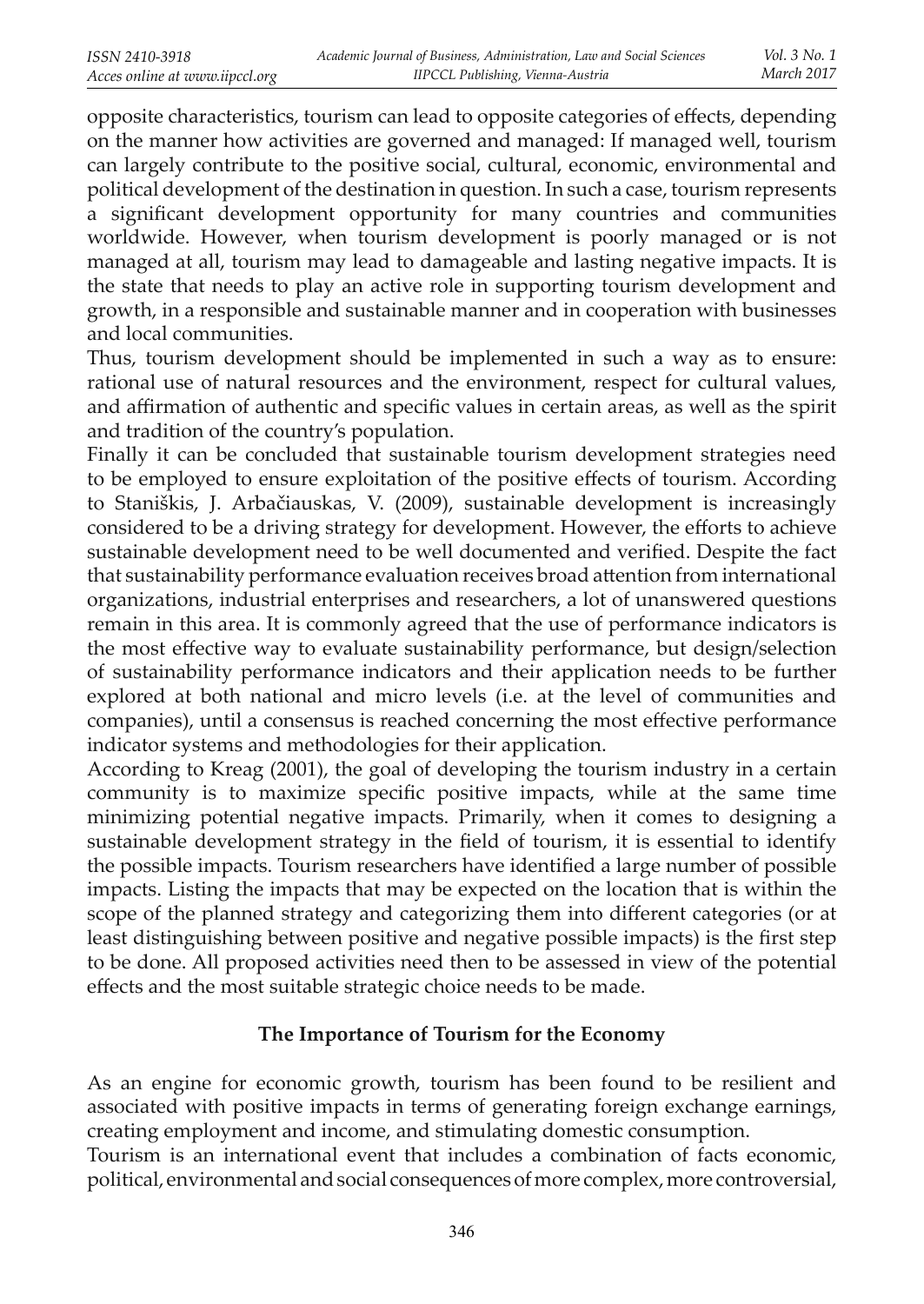which occurs in delicate manners and often unexpected. The role of tourism is increasingly recognized by governments of all countries of the world, as one of the key factors and indicators of economic growth.

A research by the World Council of Tourism and Travel clearly show the potential of tourism to recover the global economy, to reduce unemployment by helping in this way in ensuring sustainable development and poverty alleviation. The impacts of tourism are: economic, social, natural or environmental, political and cultural. Economic factors are among the most important factors affecting the growth or decline of demand for tourism. The most direct effects occur within the primary tourism sectors: restaurants, transportation, amusements, and retail trade. Through secondary effects, tourism affects most sectors of the economy. An economic impact analysis of tourism activity normally focuses on changes in sales, income, and employment in a region resulting from tourism activity.

According to Lanza, A. & Pigliaru, F. (2000), tourism ensures viable, long-term economic operations, provides socio-economic benefits to all stakeholders and, even more importantly, distributes them fairly by creating stable employment and income-earning opportunities and contributing to the improvement of social services for host communities. In other words, tourism contributes to poverty alleviation. Studies of the relation between countries' level of specialization in tourism and their economic growth rates have revealed that smaller states highly specialized in tourism experience higher economic growth rates compared to those that are not specialized in tourism.

Also, according to Daci, F. (2015), economic development is a very complex phenomenon, which is affected by a large number of factors that manifest different tendencies, including the tourism industry. Numerous studies in different developing countries have found a positive relationship and the significance between tourism and economic growth, as well.

According to Richardson, R, (2010) many developing countries have managed to increase their participation in the global economy through development of international tourism. Tourism development is increasingly viewed as an important tool in promoting economic growth, alleviating poverty, and advancing food security. This briefing note aims to review the relationship between tourism and poverty reduction, and to explore how investment in tourism development in Montenegro may contribute to national development goals.

According to Jayakumar, A. & Palaniyammal P. (2014), tourism can be domestic or international. International tourism has both incoming and outgoing implications on a country's balance of payments. Today, tourism is a major source of income for many countries, and affects the economy of both the source and host countries, in some cases being of vital importance.

Tourism contributes to increased national income, creating employment opportunities, limits the deficit gap trade, reinforces economic development in peripheral regions, intensifying the activity of enterprises in producing goods and services which complete the needs of direct or indirect of tourism.<sup>2</sup>

<sup>2</sup> "2012 Tourism Highlights". UNWTO. June 2012. Retrieved 17 June 2012.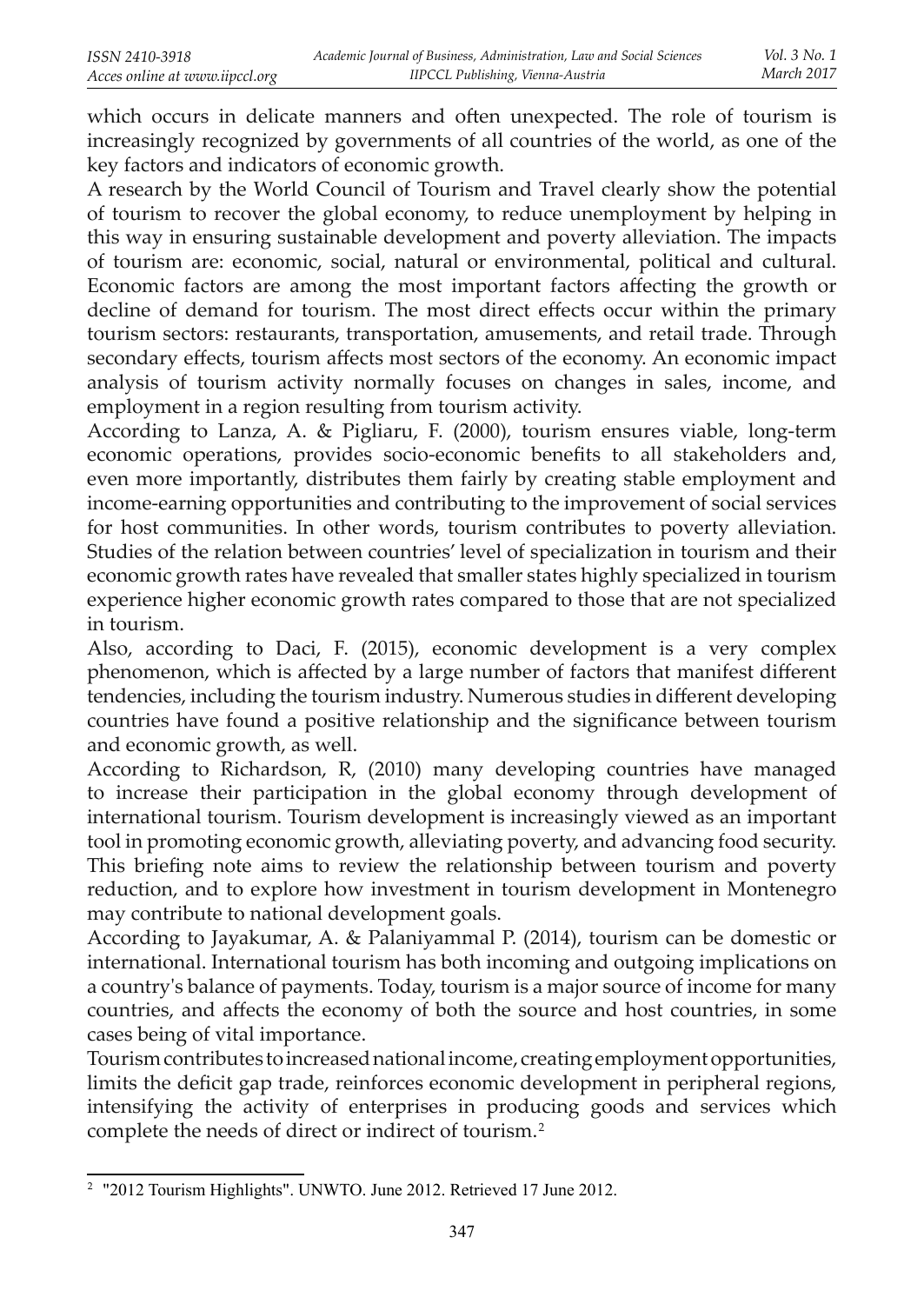## **Calculating the Impact of Tourism on the National Economy**

According to Stynes, D. (1999) multipliers represent the economic interdependencies between sectors within a particular region's economy. They vary considerably from region to region and sector to sector. There are many different kinds of multipliers reflecting which secondary effects are included and which measure of economic activity is used (sales, income, or employment). The respective formulas are as follows:

**Sales multiplier**  $_{\text{Type I}}$  = direct sales + indirect sales/direct sales Sales multiplier  $T_{\text{YPE}}$   $T_{\text{SHE}}$  = direct sales + indirect sales + induced sales/direct sales The ratio of local final demand to tourist spending is called the capture rate, which can be calculated as follows:

**Capture rate** = local fi nal demand/tourism spending in local area The economic impacts of tourism are typically estimated by some variation of the following simple formula:

**Economic impact of tourism** = nu mber of tourists \* average spending per tourist \* multiplier

 As an illustration of the importance of tourism in the global economy, according to Kreuzmann, H. Yong, Y. and Richter, J. (2011), global tourism has increased from 25 million international arrivals in 1950 to 842 million in 2006, a more than 30-fold increase, with international arrivals expected to double to 1.5 billion by 2020.

## **Conclusions**

Understanding of tourism depends very much on the aspect of scholarly approach. Spontaneous tourism development is common responsibility of the state, businesses and local communities. Without clear strategies and quality services cannot be converted into a sustainable tool for ensuring high growth rates. On the contrary, tourism growth and development without a clear strategy has proven to bring about various negative impacts in the longer run. Thus, there can be no progress without sustainable economic development, especially sustainable tourism development in a relevant area, for which development strategies need to be designed, implemented and monitored and evaluated against a set of indicators developed in advance.

With regard to the definition of sustainable development, many theorists have provided definitions of tourism in attempting to raise the value of those scientific theories.

Tourism creates many new jobs, whether direct or indirect, seasonal or permanent. It is a sector with its own unique characteristics that calls for interdisciplinary approach and should be managed by professional staff with dignity and maximum dedication towards natural resources. Expansion and uncontrolled development of tourism, particularly in the last decade, is connected with negative consequences such as ecological, social, cultural, etc., due to the lack of a concept for sustainable development, which heavily depends on the environment of life opportunities and it serves as a basis for long-term development.

Concepts such as sales multiplier and capture rate have been developed that enable